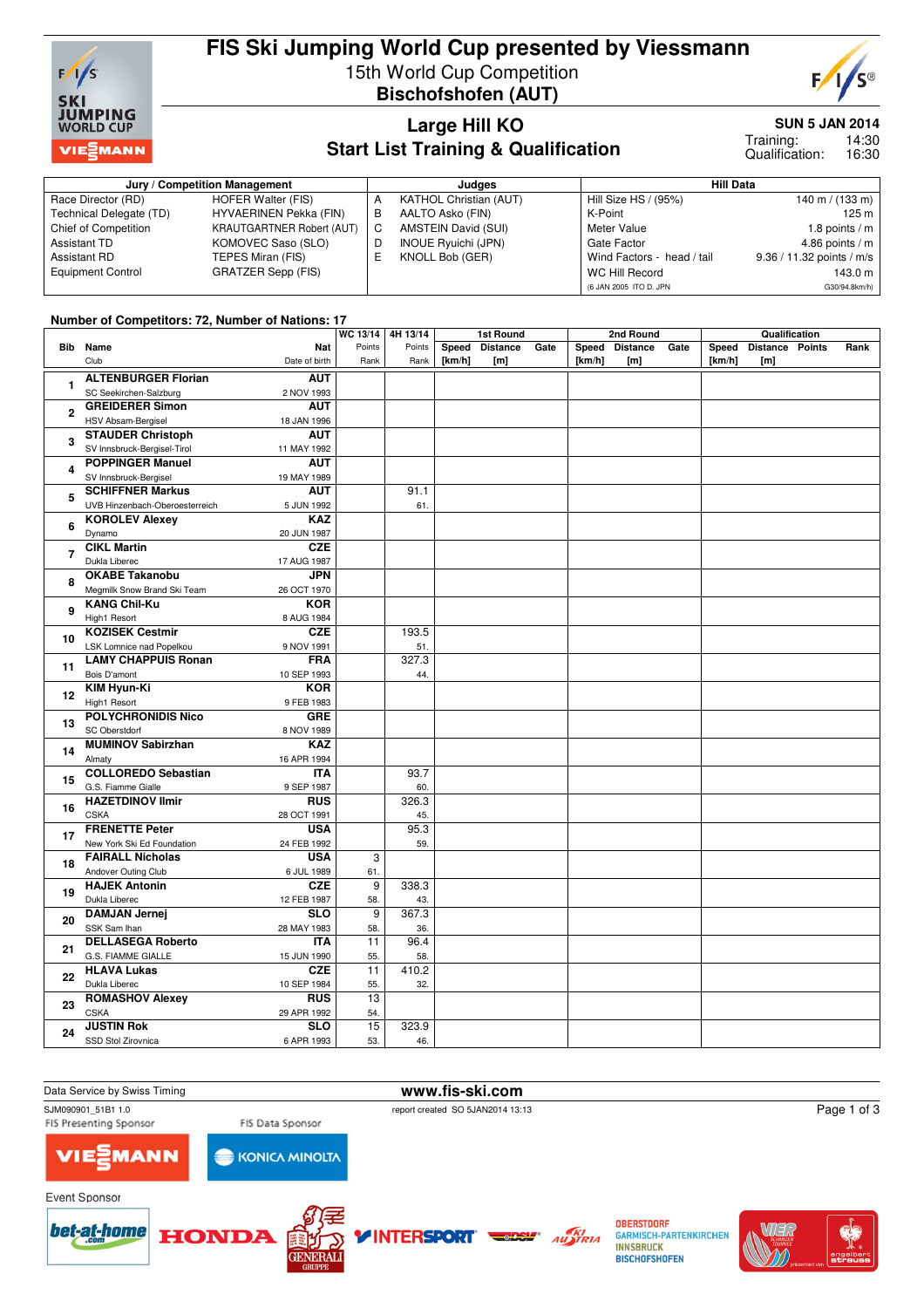

# **FIS Ski Jumping World Cup presented by Viessmann** 15th World Cup Competition **Bischofshofen (AUT)**



### **Large Hill KO Start List Training & Qualification**

**SUN 5 JAN 2014**

14:30 16:30 Training: Qualification:

|     | WC 13/14<br>4H 13/14                                                              |            | 1st Round    |        |                 | 2nd Round |        |                | Qualification |        |                 |  |      |
|-----|-----------------------------------------------------------------------------------|------------|--------------|--------|-----------------|-----------|--------|----------------|---------------|--------|-----------------|--|------|
| Bib | Name<br>Nat                                                                       | Points     | Points       | Speed  | <b>Distance</b> | Gate      |        | Speed Distance | Gate          | Speed  | Distance Points |  | Rank |
|     | Club<br>Date of birth                                                             | Rank       | Rank         | [km/h] | [m]             |           | [km/h] | [m]            |               | [km/h] | [m]             |  |      |
|     | <b>BOYD-CLOWES Mackenzie</b><br>CAN                                               | 18         | 354.8        |        |                 |           |        |                |               |        |                 |  |      |
| 25  | Altius Nordic Ski Club<br>13 JUL 1991                                             | 50.        | 39.          |        |                 |           |        |                |               |        |                 |  |      |
|     | <b>DESCOMBES SEVOIE Vincent</b><br><b>FRA</b>                                     | 18         |              |        |                 |           |        |                |               |        |                 |  |      |
| 26  | Club des sports Chamonix<br>9 JAN 1984                                            | 50.        |              |        |                 |           |        |                |               |        |                 |  |      |
|     | <b>WATASE Yuta</b><br><b>JPN</b>                                                  | 23         | 344.5        |        |                 |           |        |                |               |        |                 |  |      |
| 27  | Megmilk Snow Brand Ski Team<br>8 AUG 1982                                         | 48.        | 41.          |        |                 |           |        |                |               |        |                 |  |      |
| 28  | <b>NAGLIC Tomaz</b><br><b>SLO</b>                                                 | 24         | 343.4        |        |                 |           |        |                |               |        |                 |  |      |
|     | SSK Alpina Ziri<br>18 JUL 1989                                                    | 47.        | 42.          |        |                 |           |        |                |               |        |                 |  |      |
| 29  | <b>MUOTKA Olli</b><br><b>FIN</b>                                                  | 31         |              |        |                 |           |        |                |               |        |                 |  |      |
|     | Lahti Ski Club<br>14 JUL 1988                                                     | 45.        |              |        |                 |           |        |                |               |        |                 |  |      |
| 30  | <b>JACOBSEN Anders</b><br><b>NOR</b>                                              | 36         | 587.1        |        |                 |           |        |                |               |        |                 |  |      |
|     | Ringkollen Skiklubb<br>17 FEB 1985                                                | 44.        | 19.          |        |                 |           |        |                |               |        |                 |  |      |
| 31  | <b>HILDE Tom</b><br><b>NOR</b>                                                    | 38         | 260.2        |        |                 |           |        |                |               |        |                 |  |      |
|     | Asker Skiklubb<br>22 SEP 1987                                                     | 43.<br>42  | 47.          |        |                 |           |        |                |               |        |                 |  |      |
| 32  | <b>MAEAETTAE Jarkko</b><br><b>FIN</b><br>Kainuun Hiihtoseura                      |            | 497.9        |        |                 |           |        |                |               |        |                 |  |      |
|     | 28 DEC 1994<br><b>FETTNER Manuel</b><br><b>AUT</b>                                | 42.<br>43  | 25.<br>109.5 |        |                 |           |        |                |               |        |                 |  |      |
| 33  | SV Innsbruck-Bergisel-Tirol<br>17 JUN 1985                                        | 40.        | 56.          |        |                 |           |        |                |               |        |                 |  |      |
|     | <b>HAYBOECK Michael</b><br><b>AUT</b>                                             | 43         | 640.1        |        |                 |           |        |                |               |        |                 |  |      |
| 34  | UVB Hinzenbach-Oberoesterreich<br>5 MAR 1991                                      | 40.        | 9.           |        |                 |           |        |                |               |        |                 |  |      |
|     | <b>MATURA Jan</b><br><b>CZE</b>                                                   | 47         | 492.6        |        |                 |           |        |                |               |        |                 |  |      |
| 35  | Dukla Liberec<br>29 JAN 1980                                                      | 39.        | 26.          |        |                 |           |        |                |               |        |                 |  |      |
| 36  | <b>KORNILOV Denis</b><br><b>RUS</b>                                               | 49         | 351.4        |        |                 |           |        |                |               |        |                 |  |      |
|     | Sdushor N. Novgorod Dinamo<br>17 AUG 1986                                         | 38.        | 40.          |        |                 |           |        |                |               |        |                 |  |      |
| 37  | <b>POL</b><br><b>KUBACKI Dawid</b>                                                | 52         | 89.8         |        |                 |           |        |                |               |        |                 |  |      |
|     | TS Wisla Zakopane<br>12 MAR 1990                                                  | 37.        | 62.          |        |                 |           |        |                |               |        |                 |  |      |
| 38  | <b>GEIGER Karl</b><br><b>GER</b>                                                  | 53         | 214.2        |        |                 |           |        |                |               |        |                 |  |      |
|     | <b>SC Oberstdorf</b><br>11 FEB 1993                                               | 36.        | 50.          |        |                 |           |        |                |               |        |                 |  |      |
| 39  | <b>HVALA Jaka</b><br><b>SLO</b><br>Ssk Ponikve<br>15 JUL 1993                     | 56<br>35.  | 476.1<br>30. |        |                 |           |        |                |               |        |                 |  |      |
|     | <b>DESCHWANDEN Gregor</b><br>SUI                                                  | 70         | 359.8        |        |                 |           |        |                |               |        |                 |  |      |
| 40  | Horw<br>27 FEB 1991                                                               | 34.        | 37.          |        |                 |           |        |                |               |        |                 |  |      |
|     | <b>INGVALDSEN Ole Marius</b><br><b>NOR</b>                                        | 71         | 128.2        |        |                 |           |        |                |               |        |                 |  |      |
| 41  | Steinkjer Skiklubb<br>2 OCT 1985                                                  | 33.        | 52.          |        |                 |           |        |                |               |        |                 |  |      |
| 42  | <b>VASSILIEV Dimitry</b><br><b>RUS</b>                                            | 83         |              |        |                 |           |        |                |               |        |                 |  |      |
|     | Ufa Dinamo<br>26 DEC 1979                                                         | 32.        |              |        |                 |           |        |                |               |        |                 |  |      |
| 43  | <b>VELTA Rune</b><br><b>NOR</b>                                                   | 90         | 358.9        |        |                 |           |        |                |               |        |                 |  |      |
|     | Lommedalen II<br>19 JUL 1989                                                      | 31.        | 38.          |        |                 |           |        |                |               |        |                 |  |      |
| 44  | <b>AUT</b><br><b>KOFLER Andreas</b><br>SV Innsbruck-Bergisel-Tirol<br>17 MAY 1984 | 93<br>29.  | 621.8<br>16. |        |                 |           |        |                |               |        |                 |  |      |
|     | <b>MURANKA Klemens</b><br><b>POL</b>                                              | 93         | 635.9        |        |                 |           |        |                |               |        |                 |  |      |
| 45  | TS Wisla Zakopane<br>31 AUG 1994                                                  | 29.        | 10.          |        |                 |           |        |                |               |        |                 |  |      |
|     | <b>CZE</b><br><b>JANDA Jakub</b>                                                  | 95         | 120.0        |        |                 |           |        |                |               |        |                 |  |      |
| 46  | Dukla Liberec<br>27 APR 1978                                                      | 28.        | 54.          |        |                 |           |        |                |               |        |                 |  |      |
| 47  | <b>NEUMAYER Michael</b><br><b>GER</b>                                             | 114        | 629.2        |        |                 |           |        |                |               |        |                 |  |      |
|     | SK Berchtesgaden<br>15 JAN 1979                                                   | 26.        | 12.          |        |                 |           |        |                |               |        |                 |  |      |
| 48  | <b>LOITZL Wolfgang</b><br><b>AUT</b>                                              | 114        | 532.3        |        |                 |           |        |                |               |        |                 |  |      |
|     | WSC Bad Mitterndorf-Steiermark<br>13 JAN 1980                                     | 26.        | 20.          |        |                 |           |        |                |               |        |                 |  |      |
| 49  | <b>KRAFT Stefan</b><br><b>AUT</b><br>SV Schwarzach-Salzburg<br>13 MAY 1993        | 116<br>25. | 465.9<br>31. |        |                 |           |        |                |               |        |                 |  |      |
|     | <b>WANK Andreas</b><br><b>GER</b>                                                 | 117        | 624.3        |        |                 |           |        |                |               |        |                 |  |      |
| 50  | WSV Oberhof 05<br>18 FEB 1988                                                     | 23.        | 13.          |        |                 |           |        |                |               |        |                 |  |      |
|     | <b>KOIVURANTA Anssi</b><br><b>FIN</b>                                             | 126        | 515.1        |        |                 |           |        |                |               |        |                 |  |      |
| 51  | Kuusamon Erä-Veikot<br>3 JUL 1988                                                 | 22.        | 23.          |        |                 |           |        |                |               |        |                 |  |      |
|     | <b>FANNEMEL Anders</b><br><b>NOR</b>                                              | 128        | 377.0        |        |                 |           |        |                |               |        |                 |  |      |
| 52  | Hornindal II<br>13 MAY 1991                                                       | 21.        | 34.          |        |                 |           |        |                |               |        |                 |  |      |
| 53  | <b>TEPES Jurij</b><br><b>SLO</b>                                                  | 135        | 382.0        |        |                 |           |        |                |               |        |                 |  |      |
|     | SD Dolomiti<br>14 FEB 1989                                                        | 20.        | 33.          |        |                 |           |        |                |               |        |                 |  |      |
| 54  | <b>AHONEN Janne</b><br><b>FIN</b>                                                 | 161        | 621.9        |        |                 |           |        |                |               |        |                 |  |      |
|     | Lahden Hiihtoseura<br>11 MAY 1977                                                 | 19.        | 15.          |        |                 |           |        |                |               |        |                 |  |      |

# Data Service by Swiss Timing **www.fis-ski.com**<br>
SJM090901 51B1 1.0<br>
webort created SO 5JAN2014 13:1

VIE

**MANN** 

**KONICA MINOLTA** 











**OBERSTDORF GARMISCH-PARTENKIRCHEN INNSBRUCK BISCHOFSHOFEN** 



Page 2 of 3